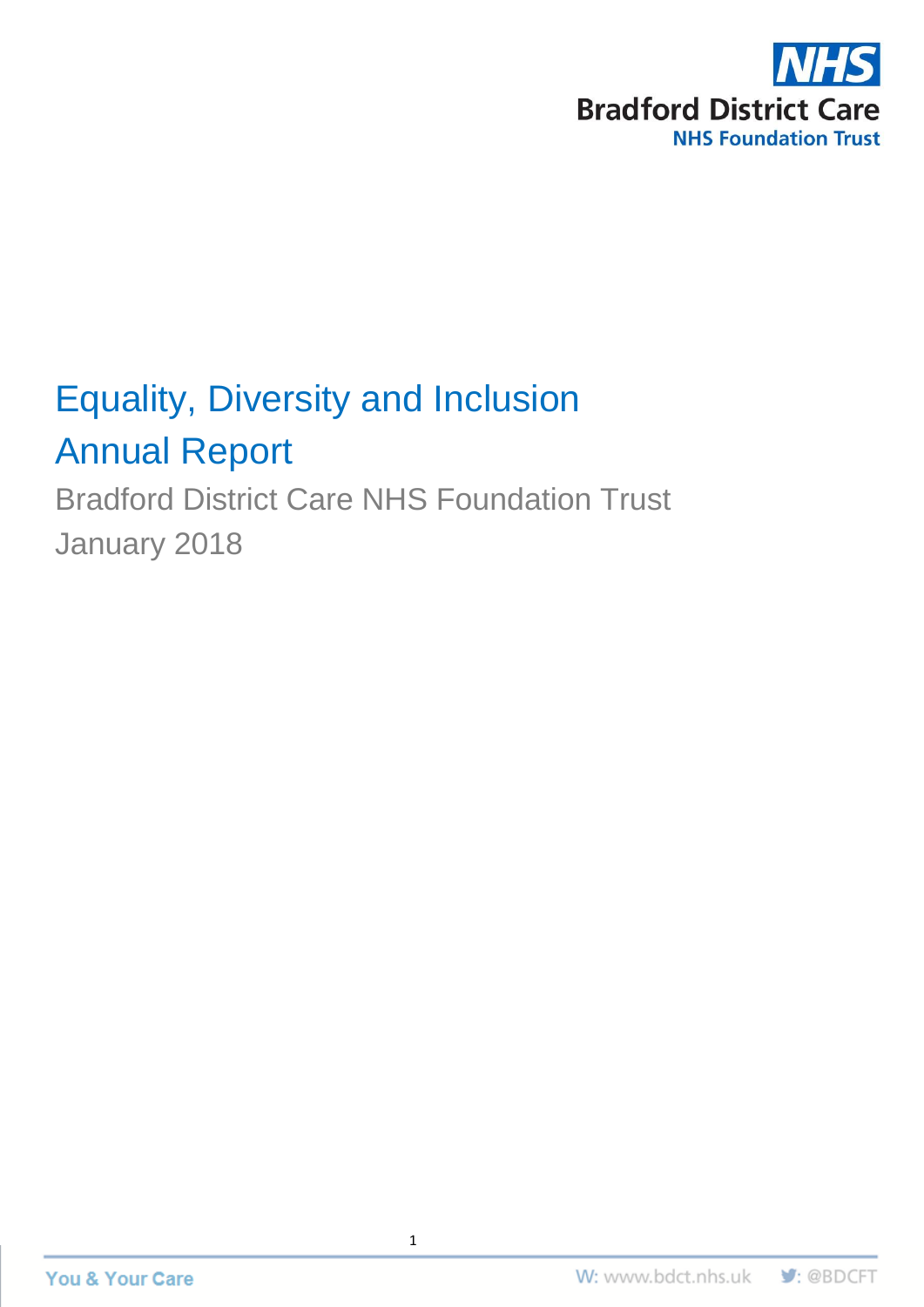#### **Introduction**

This report provides a summary of the work undertaken, the equality position and performance in the last year at Bradford District Care Foundation Trust. The report supports compliance with the Equality Act 2010's Public Sector Duties. In addition to this report the Trust has a number of governance procedures for equality to ensure progress and prioritisation of the work. These include six monthly reports to the Quality and Safety and FBI Committees, annual reports to the Trust Board, 6 monthly reports to service quality and safety groups and the NHS Equality Delivery System panels. All of this information is available to the reader for more information if required. Please contact the Head of Equality [lisa.wright@bdct.nhs.uk](mailto:lisa.wright@bdct.nhs.uk)

#### BDCFT Equality Objectives 2016 -2020

The Trust has a set of equality objectives that run from 2016 – 2020. These are shared objectives with our NHS partners Bradford Teaching Hospitals Foundation Trust, Airedale General Hospital Foundation Trust, Bradford and City Clinical Commissioning Groups and Airedale Clinical Commissioning Group. They were developed using the NHS Equality Delivery System (EDS) processes to identify the inequalities for patients and staff and in services. Patients, staff members, voluntary sector organisations and public sector partners were invited to highlight priorities for improvement in a series of EDS panels and an electronic survey. This was added workforce and patient data to develop the following priorities:

|                | <b>Objective</b>                                                                                                                                                                                                                                                                                    | <b>Rationale</b>                                                                                                                                                                                                                                                                 |
|----------------|-----------------------------------------------------------------------------------------------------------------------------------------------------------------------------------------------------------------------------------------------------------------------------------------------------|----------------------------------------------------------------------------------------------------------------------------------------------------------------------------------------------------------------------------------------------------------------------------------|
| 1.             | Carry out a Gender Pay Gap Audit using a recognised<br>audit framework.                                                                                                                                                                                                                             | This is a requirement from<br>April 2016. There has been<br>no focus on sex equality in                                                                                                                                                                                          |
|                | Develop an action plan to address the findings of the<br>audit.                                                                                                                                                                                                                                     | the past 4 years and staff<br>survey results highlight<br>differences in male and<br>female responses.                                                                                                                                                                           |
| $\overline{2}$ | To implement the Accessible Information Standard.                                                                                                                                                                                                                                                   | This incorporates the<br>priorities identified to improve<br>access and experience for<br>visual and sensory impaired<br>service users and people with<br>learning disabilities. The<br>standard is a requirement for<br>Trusts to implement by July<br>2016 and monitor beyond. |
| 3.             | To improve BME service users access and experience<br>of services.<br>BDCFT to identify 4 projects over the 4 years<br>$\bullet$<br>through the panel process and evidence<br>collected as part of the review of the 2012 -<br>2016 Equality Objectives<br>For example – Gypsy and Traveller health | There needs to be a narrower<br>focus on delivering SMART<br>projects in partnership.<br>These will be defined during<br>the delivery plan<br>development.                                                                                                                       |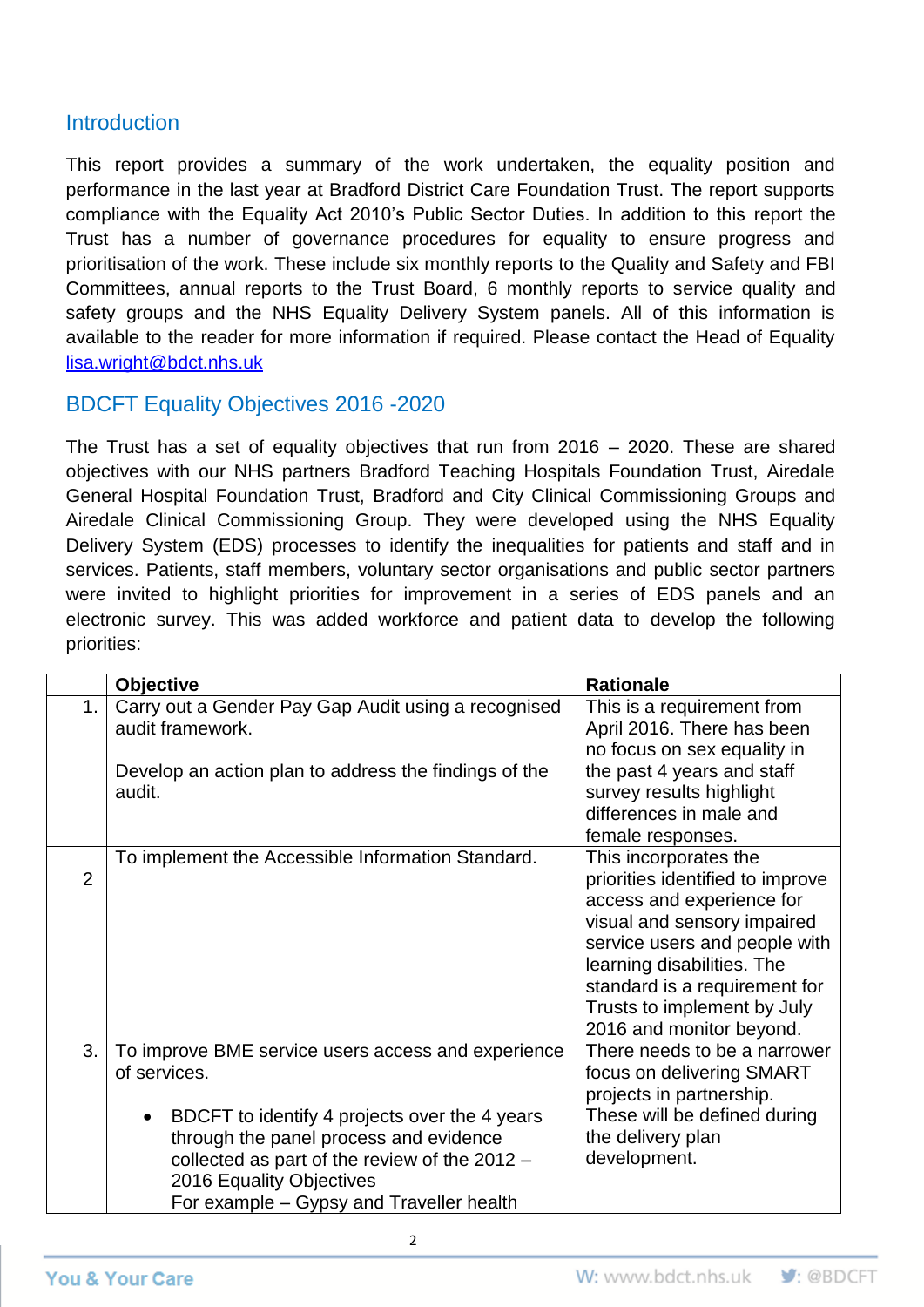|    | <b>Objective</b>                                                                                                                                                                                                            | <b>Rationale</b>                                                                                                                                                                                                                                                                 |
|----|-----------------------------------------------------------------------------------------------------------------------------------------------------------------------------------------------------------------------------|----------------------------------------------------------------------------------------------------------------------------------------------------------------------------------------------------------------------------------------------------------------------------------|
|    | inequalities, experiences of maternity services,<br>access to community hospitals.                                                                                                                                          |                                                                                                                                                                                                                                                                                  |
| 4. | To increase awareness of mental health and to<br>improve access and experience of mental health<br>service users across the health economy.                                                                                 | This is a shared objective and<br>will focus on the specific<br>groups identified in the<br>consultation - perinatal<br>mental health, tackling<br>stigma, women's mental<br>health, particularly BME<br>women, physical health,<br>young people and mental<br>health awareness. |
| 5. | Prepare for the implementation of the Workforce<br>Disability Equality Standard by preparing data and<br>developing and delivering plans to tackle the issues<br>identified.                                                | The NHS Workforce Disability<br><b>Equality Standard will be</b><br>introduced in April 2017. Staff<br>Survey results show<br>differences in disabled staffs<br>responses to key equality<br>related questions.                                                                  |
| 6. | To implement the Workforce Race Equality Standard<br>(WRES).                                                                                                                                                                | The standard includes all of<br>the key work streams<br>required including a<br>representative workforce.                                                                                                                                                                        |
| 7. | To implement the recommendations in the Healthy<br>Attitudes Stonewall Study and Equity partnership<br><b>LGB&amp;T Local Health Needs Assessment.</b><br>Including for BDCFT the LGBT Workplace<br>Culture Study findings. | This national and local<br>studies include<br>recommendations for Trusts<br>to improve their services for<br>LGB and T service users and<br>staff.                                                                                                                               |
| 8. | To improve the access and experience of older people<br>and people facing rural isolation                                                                                                                                   | This was adopted as a<br>priority for BDCFT at the<br><b>Quality and Safety</b><br>Committee in 2015 and was<br>identified by respondents as<br>a priority.                                                                                                                      |

## **Governance and Monitoring**

The Trust has an action plan setting out how these objectives are being addressed. Progress is reported to the Quality and Safety Committee which is a sub group of the Trust Board every 6 month with additional reporting directly to the Trust Board on the WRES.

Equality and Diversity is on the Business Units and their Services' Quality and Safety Group agenda every 6 months.

There are key metrics in place to measure and monitor progress for each of the objectives which are looked at in the meetings. Data and intelligence is triangulated from the Risk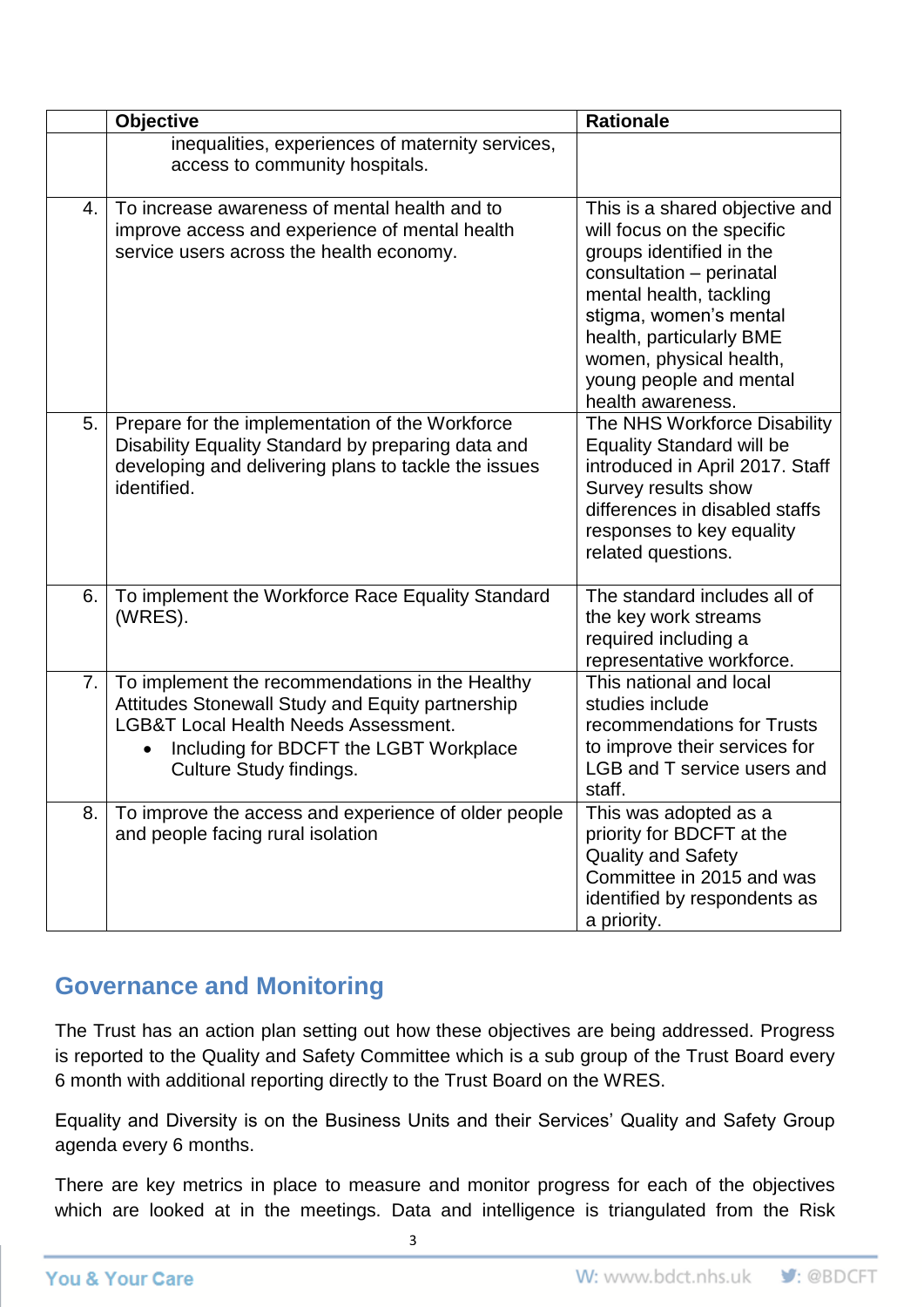Management reporting systems, Freedom to Speak Up system, HR solutions information, staff survey and workforce information. Detailed reports on the following are available on the BDCFT website and can be accessed here [http://www.bdct.nhs.uk/about-us/key](http://www.bdct.nhs.uk/about-us/key-information/equality-and-diversity/)[information/equality-and-diversity/](http://www.bdct.nhs.uk/about-us/key-information/equality-and-diversity/)

- Annual Workforce Race Equality Standard (WRES) Data and action planning
- The Gender Pay Gap Report
- The Trusts Equality Workforce Information
- The Equality, Diversity and Inclusion Workforce Strategy which includes the most up to date data on the WRES, Workforce Disability Equality Data, Gender Pay Gap and Sexual Orientation Equality.
- The Current Equality Delivery System Grades.

#### **Engagement**

The Equality Delivery System panel process is run annually. Voluntary sector organisations, public sector partners, patients and staff are invited to be involved in assessing the organisations progress and inputting into the priorities for the next year. In addition throughout the year staff are involved in shaping the action plan and inputting through focus groups.

## **Progress Report**

A number of detailed reports are available here as part of the Trusts Board reporting <http://www.bdct.nhs.uk/about-us/our-board/board-papers/>

#### Key highlights

| <b>Objective</b>                 | <b>Activity and Progress</b>                                                       |
|----------------------------------|------------------------------------------------------------------------------------|
| Carry out a Gender               | In 2017 new Equality Act regulations were published. The Regulations               |
| Pay Gap Audit using              | instruct organisations with 250 or more employees, to publish information          |
| a recognised audit<br>framework. | relating to the gender pay gap in their organisation. In particular, public        |
|                                  | authorities are required to publish the difference between the average             |
| Develop an action                | hourly rate of pay paid to male and female employees; the difference               |
| plan to address the              | between the average bonus paid to male and female employees; the                   |
| findings of the audit.           | proportions of male and of female employees who receive bonuses; and               |
|                                  | the relative proportions of male and female employees in each quartile             |
|                                  | pay band of the workforce.                                                         |
|                                  | BDCFT has analysed this information previously and produced                        |
|                                  | information in December 2016 in preparation for the requirement to                 |
|                                  | publish by 31 <sup>st</sup> March 2018, the information will be refreshed prior to |
|                                  | publication. The current gender pay gap calculated using the specified             |
|                                  | mean calculation is 6.86% in favour of males. This has decreased by                |
|                                  | 1.68% since the previous report in March 2016. The average hourly rates            |
|                                  | of pay are £14.88 for females and £15.99 for males. This calculation is            |
|                                  | based on full time employees only. This information was refreshed in               |
|                                  | January 2018 using the newly launched reporting module in the Electronic           |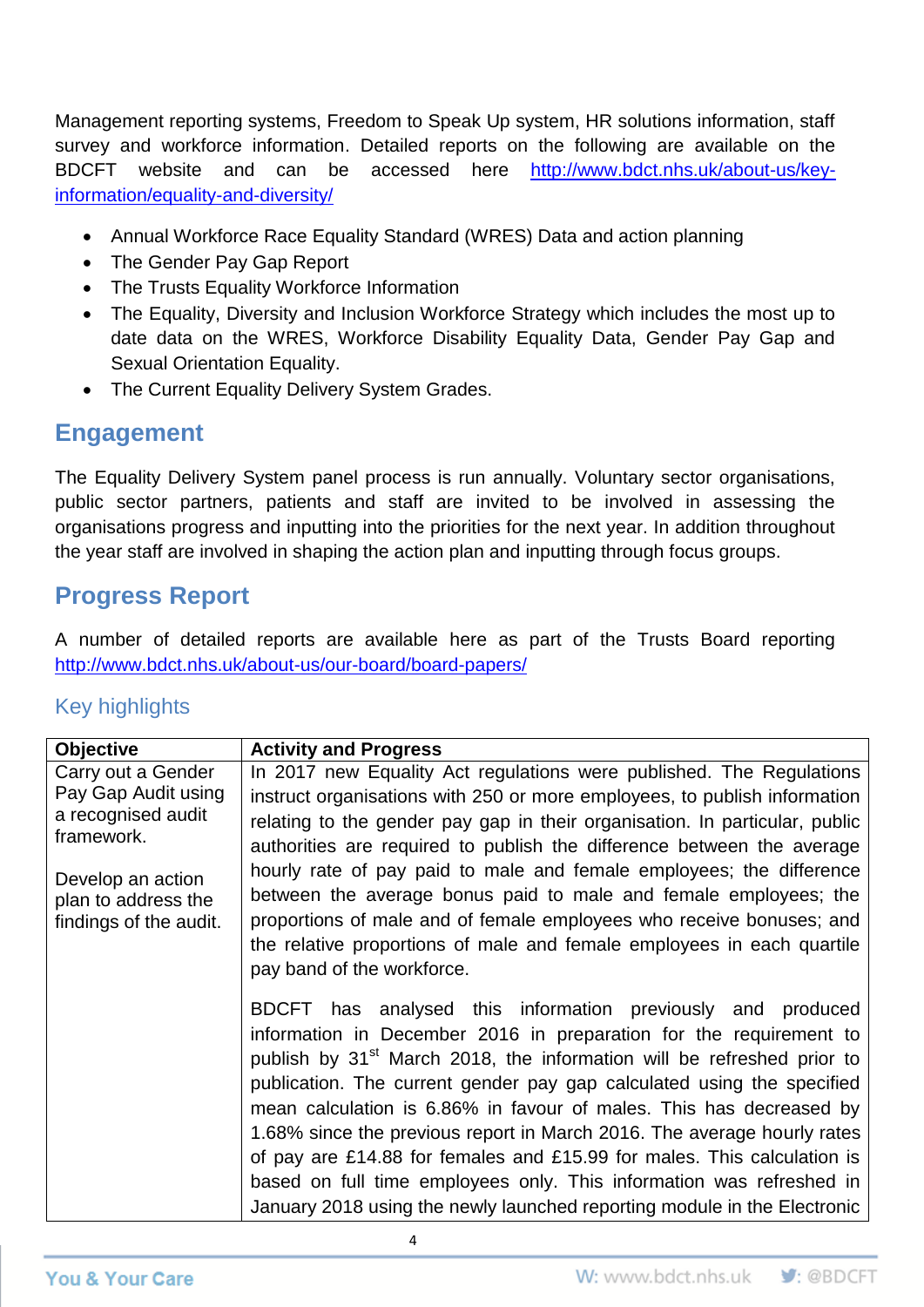| <b>Objective</b>                                                                                                                                                                                          | <b>Activity and Progress</b>                                                                                                                                                                                                                                                                                                                                                                                                                                                                                                                                                                                                                                                                                                                                                                                      |
|-----------------------------------------------------------------------------------------------------------------------------------------------------------------------------------------------------------|-------------------------------------------------------------------------------------------------------------------------------------------------------------------------------------------------------------------------------------------------------------------------------------------------------------------------------------------------------------------------------------------------------------------------------------------------------------------------------------------------------------------------------------------------------------------------------------------------------------------------------------------------------------------------------------------------------------------------------------------------------------------------------------------------------------------|
|                                                                                                                                                                                                           | Staff Record. The data is being analysed to understand the impact of                                                                                                                                                                                                                                                                                                                                                                                                                                                                                                                                                                                                                                                                                                                                              |
|                                                                                                                                                                                                           | salary sacrifices like childcare and bonuses like the Clinical Excellence                                                                                                                                                                                                                                                                                                                                                                                                                                                                                                                                                                                                                                                                                                                                         |
|                                                                                                                                                                                                           | Award. A report on the findings will go the Trusts Executive Team ready                                                                                                                                                                                                                                                                                                                                                                                                                                                                                                                                                                                                                                                                                                                                           |
|                                                                                                                                                                                                           | for publication of the data and action plan on 31 <sup>st</sup> March 2018.                                                                                                                                                                                                                                                                                                                                                                                                                                                                                                                                                                                                                                                                                                                                       |
| To implement the<br>Accessible<br>Information<br>Standard.<br>To improve BME<br>service users access<br>and experience of<br>services.                                                                    | The standard was implemented by the 1at August 2016 deadline. Training<br>was provided to clinical staff and is still available through e-learning. Data<br>is now being collected on compliance rates. The data shows that although<br>staff are often providing information accessibly to service users it is not<br>yet recorded in the patient record as standard.<br>Interpreting provision is being reviewed to ensure access is<br>straightforward, varied to meet the service users need and the quality of<br>that provision is good. A cost improvement plan is in place and a<br>programme of work to set a common approach for using interpreting<br>across the Trust with a range of high quality, cost effective, easily<br>accessible providers. In addition the booking system has been improved. |
|                                                                                                                                                                                                           | Services have identified what they are spending which has identified<br>services that are underusing.<br>A Gypsy and Traveller Engagement Review have been carried out                                                                                                                                                                                                                                                                                                                                                                                                                                                                                                                                                                                                                                            |
|                                                                                                                                                                                                           | following two community engagement events. The results need to be<br>implemented to the access and experience of the community to NHS<br><b>Health Services.</b>                                                                                                                                                                                                                                                                                                                                                                                                                                                                                                                                                                                                                                                  |
|                                                                                                                                                                                                           | Services have all identified actions that support this objectives, A full list<br>of service level activities is included in appendix 1.                                                                                                                                                                                                                                                                                                                                                                                                                                                                                                                                                                                                                                                                          |
| To increase<br>awareness of mental<br>health and to<br>improve access and<br>experience of mental<br>health service users                                                                                 | A Mental Wellbeing Strategy in Bradford and Craven was launched in<br>2016. This strategy sets out the vision for the mental wellbeing of<br>residents through improved awareness and experience of mental health<br>and mental health services. The strategy can be read here<br>http://www.bradfordcityccg.nhs.uk/seecmsfile/?id=1131                                                                                                                                                                                                                                                                                                                                                                                                                                                                           |
| across the health<br>economy.                                                                                                                                                                             | In addition BDCFT services have been leading projects to improve access<br>and experience of their mental health services. A full list of these can be<br>found in appendix 1; they include:<br>Review of BME Young People's access into CAMHS and activities<br>$\bullet$<br>to promote the services and increase uptake.<br>Development and launch of a Perinatal Mental Health Service.<br>$\bullet$                                                                                                                                                                                                                                                                                                                                                                                                           |
|                                                                                                                                                                                                           | Development and launch of a specialist mental health service for<br>$\bullet$<br>service users with autism.                                                                                                                                                                                                                                                                                                                                                                                                                                                                                                                                                                                                                                                                                                       |
| Prepare for the<br>implementation of the<br><b>Workforce Disability</b><br><b>Equality Standard by</b><br>preparing data and<br>developing and<br>delivering plans to<br>tackle the issues<br>identified. | Although the metrics are not yet finalised analysis of the likely metrics has<br>been carried out. The WDES will come into force in April 2018 with a<br>deadline for publication on Summer 2019. The data is as follows:<br>4% of staff disclose a disability within their ESR record.<br>٠<br>26% are 'undefined' so do not answer the question $-$ nationally this<br>٠<br>has been proven to be a marker of staff feeling able to disclose. When<br>work is done to support the Disability equality agenda the percentage<br>of undefined records reduces.                                                                                                                                                                                                                                                    |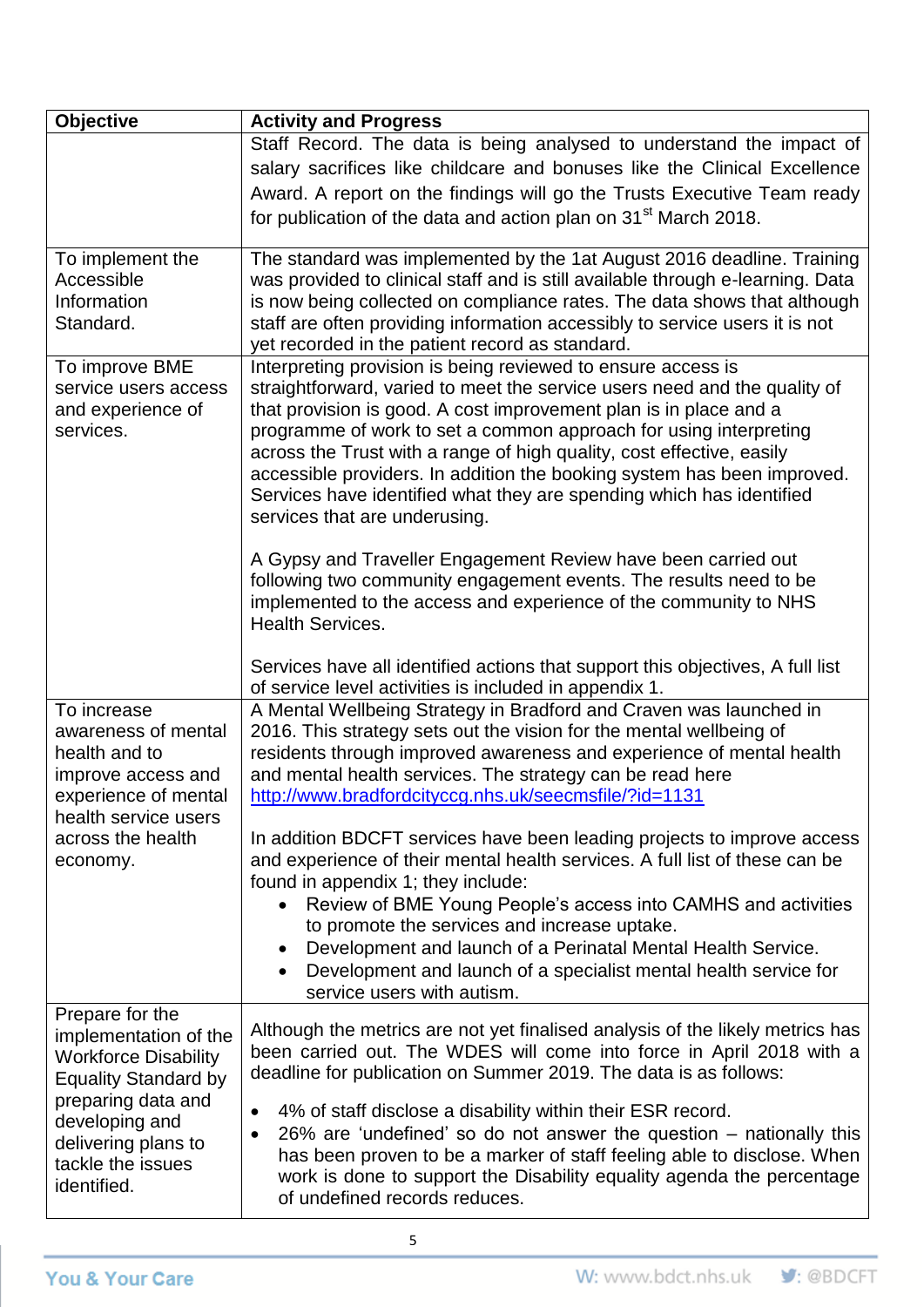| <b>Objective</b>                                                                 | <b>Activity and Progress</b>                                                                                                                                                                                                                                                                                                                                                                                                                                                                                                                                                                                                                                                                                                                                                                                                                                                                                                                                                                                                                                                                                                                                                                                                                                                                                                                                                                                                                                                                                                                                                           |  |
|----------------------------------------------------------------------------------|----------------------------------------------------------------------------------------------------------------------------------------------------------------------------------------------------------------------------------------------------------------------------------------------------------------------------------------------------------------------------------------------------------------------------------------------------------------------------------------------------------------------------------------------------------------------------------------------------------------------------------------------------------------------------------------------------------------------------------------------------------------------------------------------------------------------------------------------------------------------------------------------------------------------------------------------------------------------------------------------------------------------------------------------------------------------------------------------------------------------------------------------------------------------------------------------------------------------------------------------------------------------------------------------------------------------------------------------------------------------------------------------------------------------------------------------------------------------------------------------------------------------------------------------------------------------------------------|--|
|                                                                                  | As the figures are so low it is difficult to take meaningful learning from<br>the breakdown of that data at band and staff group level. It is however<br>a requirement to publish that information.<br>The staff survey questions do not directly correlate with the draft<br>WDES metrics. However there are comparable questions that can be<br>used. Presumably (and hopefully) when the final metrics are released<br>there will be a direct comparison.<br>More staff disclose their Disability in the confidential staff survey than<br>through ESR.<br>72% of Disabled staff compared with 52% of non-Disabled staff<br>reported feeling pressure to attend work despite feeling unwell in the<br>last 3 months.<br>74% of Disabled staff compared with 84% of non-Disabled staff<br>believe the organisation provides equal opportunities for career<br>progression / promotion.<br>Less Disabled staff (2.95) than non-Disabled staff (3.11) report being<br>satisfied with their appraisal.<br>30% of Disabled staff report experiencing abuse, harassment or<br>discrimination from staff in comparison with 18% of non-Disabled staff.<br>Detailed workforce reporting for Disability can be found here<br>http://www.bdct.nhs.uk/about-us/key-information/equality-and-diversity/                                                                                                                                                                                                                                                                                         |  |
| To implement the<br><b>Workforce Race</b><br><b>Equality Standard</b><br>(WRES). | The WRES has been in place since 2014 and BDCFT has been analysing<br>data on staff experiences during that time. The data has been analysed to<br>see what trends it is showing over time and the impact of the key activities<br>carried out. A summary of this analysis can be found in appendix 2.<br>The following activities have been undertaken:<br>Unconscious Bias Training has been embedded into the Recruitment<br>and Selection Training offered by the Trust.<br>Theory and activities outlining the importance of developing and<br>maintaining a diverse workforce and inclusive leadership have been<br>embedded into the Engaging Leaders Leadership Programme.<br>A review of the staff networks has been carried out.<br>A Board Development Day has been delivered, the Board have<br>mentored BME graduates of the Moving Forward Programme.<br>A Development Programme called Moving Forward for BME staff in<br>bands 5 and 6 has been designed and delivered four times since<br>2015. 33 graduates have come from the programme with one third<br>progressing into higher banded posts.<br>Cultural Conversations Programme is in development aimed at<br>developing a workforce that is able to discuss challenging and difficult<br>issues productively and effectively.<br>Harassment Officers are being identified and the Freedom to Speak<br>Up Programme has been launched.<br>A BME Diversity in the Workforce Strategy has been delivered from<br>2014 – 2017 and a new version developed to incorporate all of the<br>workforce equality strands. |  |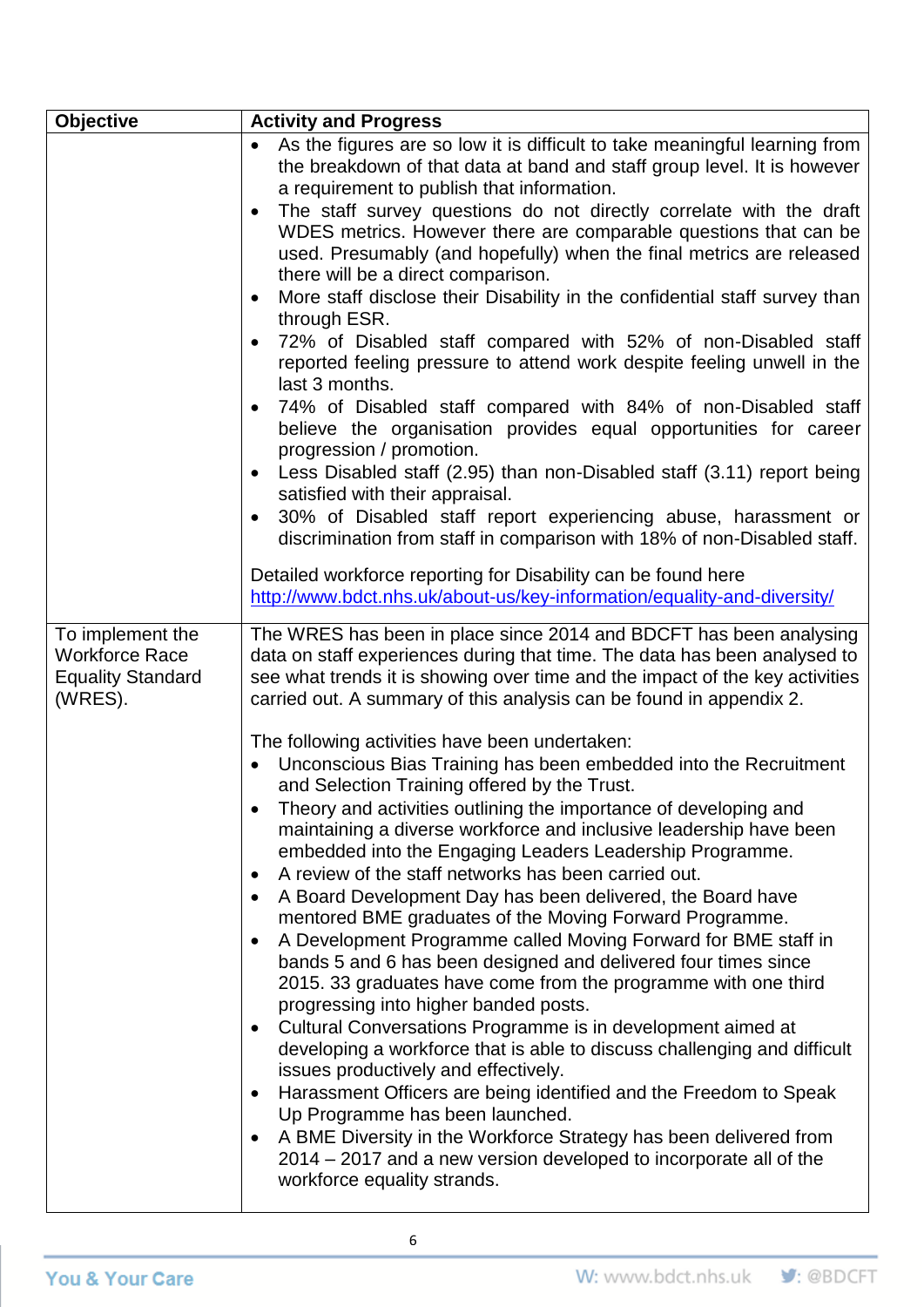| <b>Objective</b>              | <b>Activity and Progress</b>                                                 |
|-------------------------------|------------------------------------------------------------------------------|
|                               | All of the detailed WRES reports and the Trusts workforce reporting can      |
|                               | be found here http://www.bdct.nhs.uk/about-us/key-information/equality-      |
|                               | and-diversity/                                                               |
| To implement the              | There has been little progress on this objective. Data that is available has |
| recommendations in            | been collected and analysed as far as it can be as the numbers are low.      |
| the Healthy Attitudes         | That information can be found here http://www.bdct.nhs.uk/about-us/key-      |
| Stonewall Study and           | information/equality-and-diversity/                                          |
| Equity partnership            |                                                                              |
| <b>LGB&amp;T Local Health</b> | In 2014 the Trust commissioned an LGBT workplace culture survey. The         |
| Needs Assessment.             | results of that need to be acted upon. Over the next three years the         |
|                               | Equality and Diversity Workforce Strategy outlines how this work will be     |
| Including for                 | taken forward. A full copy of that is available on the BDCFT website.        |
| <b>BDCFT the LGBT</b>         |                                                                              |
| Workplace                     | The disclosure rate is currently low. The 2017 staff survey results have     |
| <b>Culture Study</b>          | been provided with analysis on the responses of LGB Staff in comparison      |
| findings.                     | with non-LGB staff. This will provide an opportunity to benchmark the staff  |
|                               | feeling at the beginning of this work and monitor progress.                  |
| To improve the                | A number of services are focussing on analysing and enhancing their          |
| access and                    | rural offer. This work needs to continue over the next two year period of    |
| experience of older           | the objectives.                                                              |
| people and people             |                                                                              |
| facing rural isolation        |                                                                              |

# **Future Priorities**

The focus for 2018/19 will be on meeting statutory requirements and on continued delivery of the Trust's Equality Objectives and associated strategies.

- Support the ongoing implementation of the *Accessible Information Standard.* Provide data to Governance Groups by service of their implementation performance.
- Deliver the *Equality, Diversity and Inclusion Workforce Strategy 2018 – 2021* including the WRES actions of ongoing improvements to recruitment and selection processes and training for managers, culture change and engagement with staff about meeting the strategies aims; the WDES actions to increase disability disclosure rates, review the way that policies that are relevant to disability are implemented by managers; benchmark the Gender Pay Gap Data and research the take up of clinical excellence awards further and finally to implement the Rainbow Campaign across the Trust and increase disclosure rates and awareness of the LGBT Equality Agenda. Develop training that supports the implementation of the Zero Tolerance to abuse Policy for staff.
- Work in partnership with Bradford Teaching Hospitals Foundation Trust and Airedale Hospitals Foundation Trust and the local CCG's to identify further opportunities to collaborate in tackling health inequalities that cut across organisational boundaries.
- Continue to develop **business unit / corporate directorate specific equality and** *inclusion* objectives to respond to Service specific inequalities that relate to the Trust wide